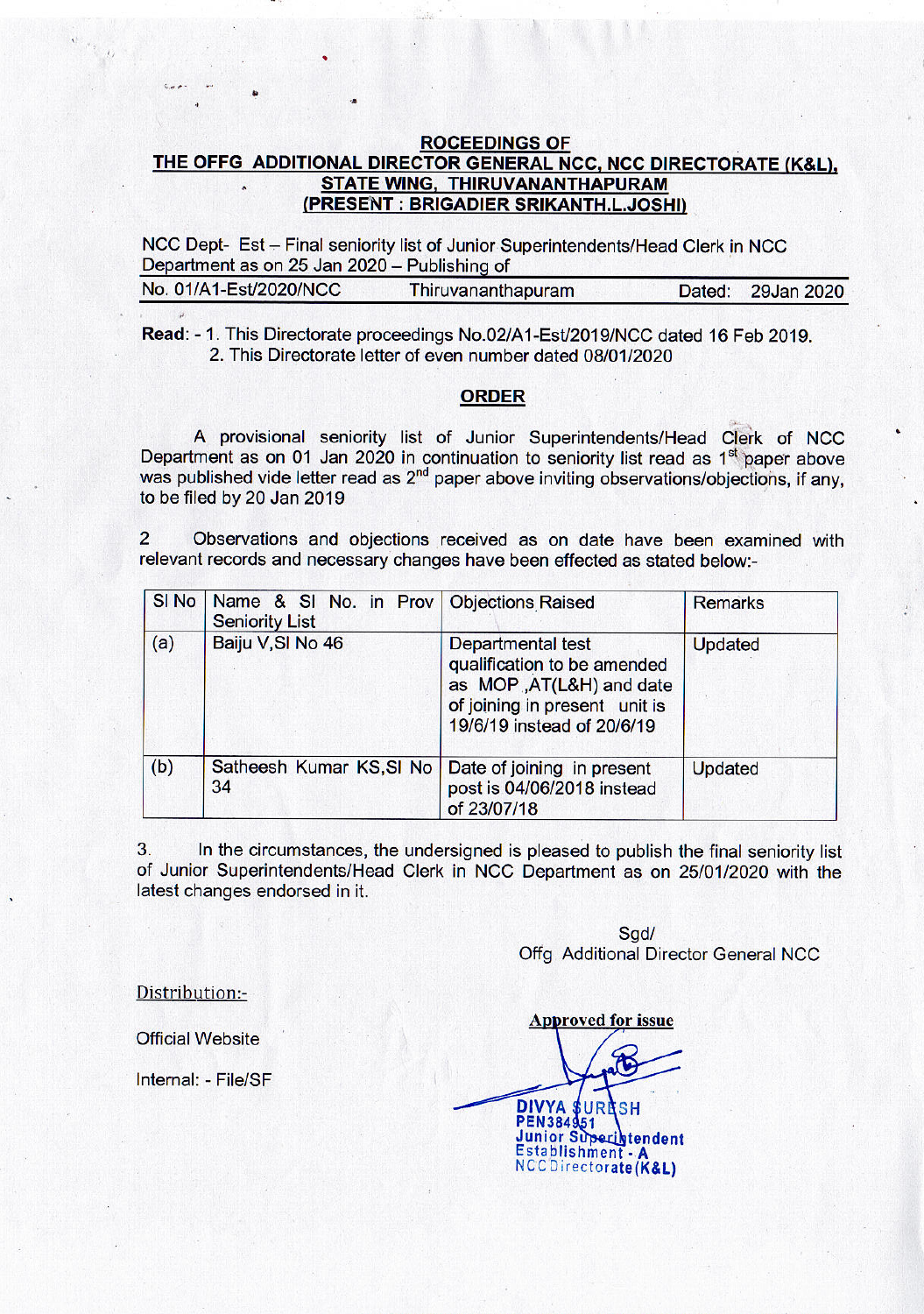| Appendix A to Proceedings 01 /A1/Est/20/NCC dated 29/01/2020 |                                                                                        |                    |                          |               |          |                |                     |                           |            |
|--------------------------------------------------------------|----------------------------------------------------------------------------------------|--------------------|--------------------------|---------------|----------|----------------|---------------------|---------------------------|------------|
|                                                              | FINAL SENIORITY LIST OF JUNIOR SUPERINTENDENTS /HEAD CLERK IN NCC DEP AS ON 25/01/2020 |                    |                          |               |          |                |                     |                           |            |
|                                                              |                                                                                        |                    |                          |               |          | Date Joined in |                     |                           |            |
| ΙSΙ                                                          |                                                                                        | <b>Educational</b> | <b>Departmental</b>      |               | Date of  | the present    |                     | Date of                   |            |
| <b>No</b>                                                    | Name                                                                                   | Qualification      | Qualification            | Date of Birth | Joining  | post           | <b>Present Unit</b> | <b>Retirement REMARKS</b> |            |
| -1                                                           | Smt Hashina Beegum.H                                                                   | <b>BSc</b>         | MOP AT(H)                | 15.04.81      | 24.01.02 | 06.06.15       | 10(K) BN            | 30.04.37                  | <b>HG</b>  |
| $\overline{2}$                                               | Smt Raji.P                                                                             | <b>Bcom</b>        | MOP AT(L&H)              | 30.05.74      | 25.01.02 | 10.06.15       | 29(K)BN             | 31.05.30                  | <b>HG</b>  |
| 3                                                            | Sri Bijumon . VP                                                                       | <b>BA</b>          | MOP AT(H)                | 28.08.72      | 01.09.00 | 05.06.15       | 3 (K) Bn            | 31.08.28                  | <b>HG</b>  |
| 4                                                            | Smt Beenamol George                                                                    | <b>SSLC</b>        | MOP AT(L)                | 25.05.73      | 31.08.00 | 08.06.15       | 16 (K) Bn           | 31.05.29                  | <b>HG</b>  |
| 5                                                            | Smt Seena .ES                                                                          | <b>Bcom</b>        | MOP AT (L&H)   15.05.81  |               | 24.01.02 | 20.07.15       | 4 (K) Bn            | 31.05.37                  | <b>HG</b>  |
| 6                                                            | Sri Vimal Kumar Anand                                                                  | Plus <sub>2</sub>  | MOP AT(H)                | 19.05.82      | 16.08.02 | 26.10.15       | <b>GP HQ TVM</b>    | 31.05.38                  | <b>HG</b>  |
| 7                                                            | Smt Chitra .PL                                                                         | <b>BA</b>          | MOP AT(H)                | 01.05.81      | 04.09.02 | 25.11.15       | <b>NCC Dte</b>      | 30.04.37                  | <b>HG</b>  |
| 8                                                            | Sri.Unnikrishnan.N                                                                     | <b>SSLC</b>        | MOP AT(H)                | 24.04.65      | 13.01.03 | 27.11.15       | 27 (K) Bn           | 30.04.21                  | <b>HG</b>  |
| 9                                                            | Sri V.Prabhakaran                                                                      | SSLC, Dpl          | MOP AT (L&H)   18.05.64  |               | 18.01.03 | 11.03.16       | 28(K) Bn            | 31.05.20                  | <b>HG</b>  |
| 10                                                           | Sri Harikumar.G                                                                        | <b>SSLC</b>        | MOP AT(H)                | 24.05.69      | 03.02.03 | 04.04.16       | 8(K)BN NCC          | 31.05.25                  | <b>HG</b>  |
| 11                                                           | Sri Babu.P                                                                             | <b>BABEd</b>       | MOP AT (H)               | 13.04.75      | 10.02.03 | 23.05.16       | 31 (K) Bn           | 30.04.31                  | <b>HG</b>  |
| 12                                                           | Smt Roshni Thomas                                                                      | HSC                | MOP AT (H)               | 21.09.82      | 10.02.03 | 04.04.17       | GP HQ, KLM          | 30.09.38                  | HG,LWA     |
| 13                                                           | Sri Smithesh.SR                                                                        | <b>BA</b>          | MOP AT(L&H)              | 30.05.83      | 25.01.03 | 20.06.16       | $7(K)$ Bn           | 31.05.39                  | <b>HG</b>  |
| 14                                                           | Sri Jyothis JC                                                                         | <b>SSLC</b>        | MOP AT (H)               | 19.05.65      | 13.02.03 | 11.07.06       | 17(K) Bn            | 31.05.21                  | <b>HG</b>  |
| 15                                                           | Sri Shabithlal KP                                                                      | Dip. in EE         | MOP AT(L&H)              | 31.05.76      | 13.02.03 | 22.06.16       | Gp KKD              | 31.05.32                  | <b>HG</b>  |
| 16                                                           | Smt L Jayalakshmi                                                                      | <b>B.Com</b>       | MOP AT(L)                | 27.05.80      | 23.01.02 | 25.06.16       | 5(K)NAVAL           | 31.05.36                  | <b>HG</b>  |
| 17                                                           | Sri VM Jayaprakash                                                                     | <b>SSLC</b>        | MOP AT (L)               | 28.11.78      | 04.02.02 | 27.06.16       | 32 (K) Bn           | 30.11.34                  | <b>HG</b>  |
| 18                                                           | Sri S Muraleedharan                                                                    | <b>SSLC</b>        | MOP AT (L)               | 28.05.72      | 24.01.02 | 22.06.16       | 11 (K) Bn           | 31.05.28                  | <b>HG</b>  |
| 19                                                           | Sri Mohandas T                                                                         | <b>SSLC</b>        | MOP AT (L)               | 03.05.66      | 24.01.03 | 24.06.16       | 9 (K) Girls         | 31.05.22                  |            |
| 20                                                           | Sri Lindsay Raphel C                                                                   | <b>SSLC</b>        | MOP AT (L&H) 17.09.83    |               | 19.03.03 | 24.06.16       | Gp KKD              | 30.09.39                  |            |
| 21                                                           | Smt Anjana J                                                                           | <b>MA</b>          | MOP AT (L&H) 28.05.80    |               | 17.03.03 | 20.06.16       | 1 (K) Bn            | 31.05.36                  |            |
| 22                                                           | Sri Vinu PT                                                                            | <b>SSLC</b>        | MOP, AT (L)              | 15.05.71      | 18.02.03 | 17.04.17       | 18 (K) Bn           | 31.05.27                  |            |
| 23                                                           | Sri.Sharin PT                                                                          | <b>SSLC</b>        | MOP, AT (L)              | 20.05.83      | 26.05.03 | 30.05.17       | <b>NCC Dte</b>      | 31.05.39                  |            |
| 24                                                           | Sri.Rajesh K                                                                           | <b>SSLC</b>        | MOP AT (L&H) 30.05.65    |               | 13.06.03 | 25.06.17       | 9 (K) Bn            | 31.05.21                  |            |
| 25                                                           | Sri Mohanan Pillai K                                                                   | BA                 | $\overline{MOPAT}$ (L&H) | 30.05.64      | 16.06.03 | 19.07.17       | 3 (K) Girls         | 31.05.20                  |            |
| 26                                                           | Smt Prathibha PV                                                                       | <b>B</b> Sc        | MOP AT(L&H)              | 20.04.81      | 22.09.03 | 24.08.17       | 5 (K) Girls         | 30.04.37                  |            |
| 27                                                           | Sri Aji C                                                                              | <b>SSLC</b>        | MOP, AT (L)              | 27.04.65      | 16.06.03 | 14.08.17       | GP HQ, KLM          | 30.04.21                  |            |
| 28                                                           | Sri Manu M                                                                             | PDC, NCVT          | MOP AT (L&H)             | 30.05.80      | 16.01.04 | 06.01.18       | 3 (K) NU            | 31.05.36                  |            |
| 29                                                           | Sri Anil Kumar PV                                                                      | <b>SSLC</b>        | MOP AT (L&H)             | 20.05.68      | 16.06.03 | 16.01.18       | 33(K) BN            | 31.05.24                  | <b>LWA</b> |
| 30                                                           | Sri Joymon Thomas                                                                      | <b>MA</b>          | MOP AT (L&H) 20.05.64    |               | 05.01.05 | 22.02.18       | GP HQ, KTM          | 31.05.20                  |            |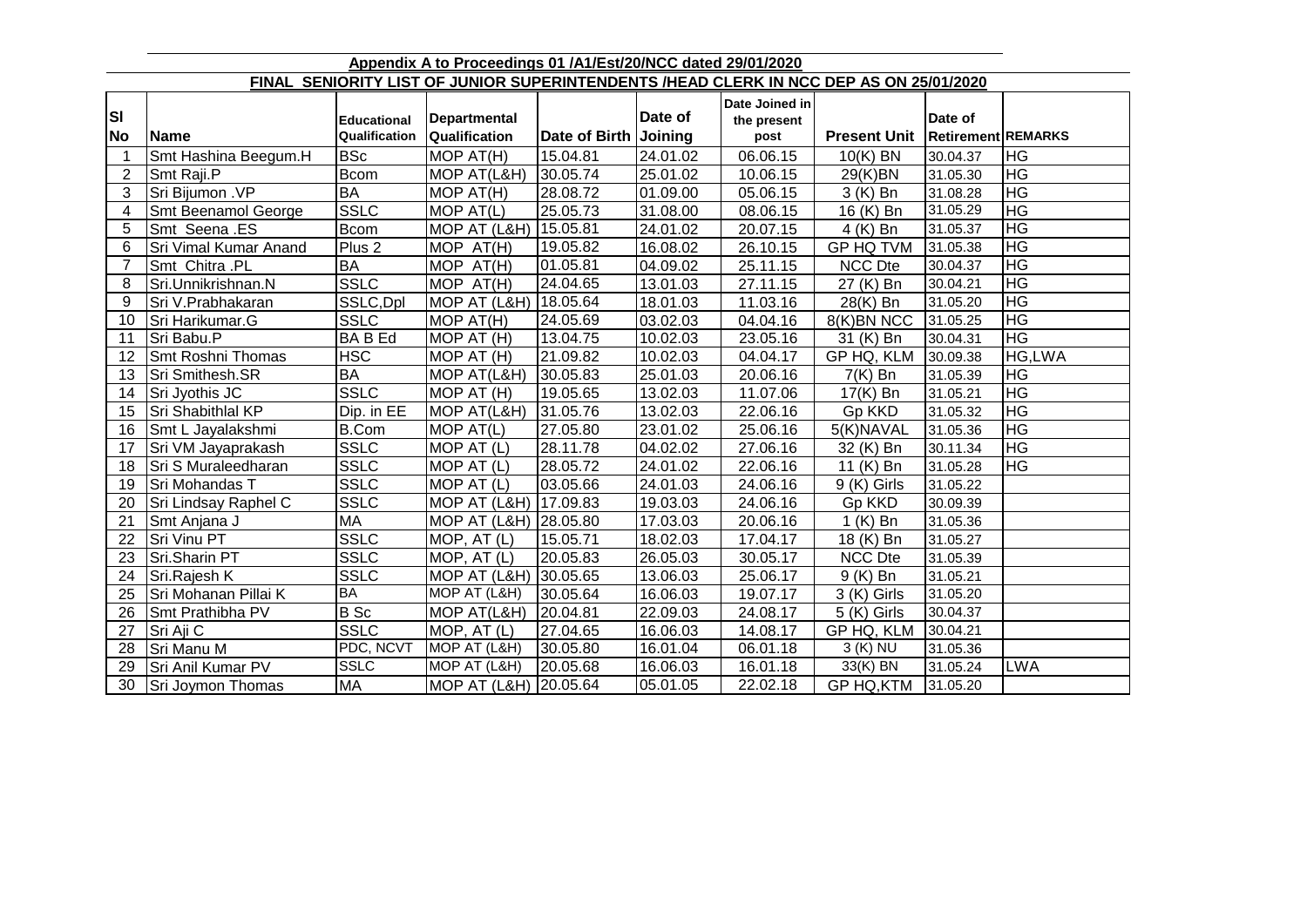| <b>SI</b><br>No | <b>Name</b>                 | <b>Educational</b><br>Qualification   | <b>Departmental</b><br>Qualification | Date of Birth | Date of<br>Joining | Date Joined in<br>the present<br>post | <b>Present Unit</b> | Date of<br><b>Retirement REMARKS</b> |  |
|-----------------|-----------------------------|---------------------------------------|--------------------------------------|---------------|--------------------|---------------------------------------|---------------------|--------------------------------------|--|
| 31              | Sri Mohammed Rafeeq PA      | SSLC                                  | MOP, AT (L)                          | 17.05.82      | 03.02.03           | 02.04.18                              | 23 (K) Bn           | 31.05.38                             |  |
| 32              | Sri Madhusudan K            | <b>SSLC</b>                           | MOP, 45 Yrs                          | 12.06.65      | 07.01.05           | 07.05.18                              | 15 (K) Bn           | 30.06.21                             |  |
| 33              | Sri Rajendra Kumar UK       | SSLC, Diploma in<br><b>Elect Engg</b> | MOP, AT (H)                          | 02.05.66      | 14.03.05           | 18.06.18                              | 7(K)GIRLS           | 31.05.22                             |  |
| 34              | Sri Satheesh Kumar KS       | MA, MPM                               | MOP AT (L&H)                         | 13.03.65      | 27.11.04           | 04.06.18                              | 7 (K) NU            | 31.03.21                             |  |
| 35              | Sri Sebastian PV            | <b>SSLC</b>                           | MOP, 45 Yrs                          | 02.03.65      | 03.03.05           | 18.06.18                              | 3 (K) Air           | 31.03.21                             |  |
| 36              | Sri Madhu D                 | <b>SSLC</b>                           | MOP, 45 Yrs                          | 10.04.65      | 27.04.05           | 23.07.18                              | 14(K)BN             | 30.04.21                             |  |
| 37              | Sri B Shanti Kumar          |                                       | SSLC, AISSC MOP, AT (L&H)            | 13.01.68      | 27.10.05           | 02.08.18                              | 1(K)NAVAL           | 31.01.24                             |  |
| 38              | Sri Ragesh TC               | <b>SSLC</b>                           | MOP, 45 Yrs                          | 12.02.68      | 08.08.06           | 29.08.18                              | 30(K) BN            | 29.02.24                             |  |
| 39              | Smt Geetha Kumari S         | <b>SSLC</b>                           | $\overline{MOP}$ , AT (L&H)          | 25.05.66      | 18.10.06           | 01.11.18                              | $1(K)$ Air          | 31.05.22                             |  |
| 40              | Sri Aneesh Ajayan J         | <b>BA</b>                             | MOP, AT (L&H)                        | 16.03.87      | 21.03.07           | 01.11.18                              | NCC Dte             | 31.03.43                             |  |
| 41              | Sri Rajeev KP               | <b>SSLC</b>                           | $\overline{M}$ OP, AT (L)            | 06.05.65      | 05.03.05           | 16.12.19                              | 9(K)NU NCC          | 31.05.21                             |  |
| 42              | Smt.Divya Suresh            | <b>MA</b>                             | MOP, AT(L&H)                         | 30.01.88      | 03.04.08           | 19.06.19                              | <b>NCC Dte</b>      | 31.01.44                             |  |
| 43              | Sri Latheesh OP             | <b>SSLC</b>                           | MOP, ATL                             | 23.03.82      | 18.10.08           | 24.06.19                              | <b>GP HQ EKM</b>    | 31.03.38                             |  |
| 44              | Sri Nandakumaran CG         | <b>PDC</b>                            | MOP, ATL                             | 30.05.66      | 30.04.09           | 20.06.19                              | 24(K)BN             | 31.05.22                             |  |
| 45              | Sri Shaji PK                | <b>SSLC</b>                           | MOP, 45 Yrs                          | 09.03.68      | 20.06.09           | 22.06.19                              | GP HQ, KTM          | 31.03.24                             |  |
| 46              | Sri Baiju V                 | <b>SSLC</b>                           | MOP, AT(L&H)                         | 09.12.74      | 18.06.07           | 19.06.19                              | 1(K)Girls Bn        | 31.12.30                             |  |
| 47              | Sri Piouskutty Jose         | <b>SSLC</b>                           | MOP, 45 Yrs                          | 28.02.64      | 24.06.09           | 05.08.19                              | 21(K)BN             | 29.02.20                             |  |
| 48              | Sri Madhavan Nampoothiri AS | B.Com                                 | MOP, 45 Yrs                          | 25.05.64      | 25.06.09           | 05.08.19                              | <b>GP HQ EKM</b>    | 31.05.20                             |  |
| 49              | Sri Murali R Nair           | <b>SSLC</b>                           | MOP, 45 Yrs                          | 20.05.68      | 11.09.01           | 24.08.19                              | 2(K)BN              | 31.05.24                             |  |
| 50              | Sri Sivakumar TR            | <b>SSLC</b>                           | MOP, 45 Yrs                          | 24.05.68      | 28.08.06           | 08.08.19                              | 22(K)BN             | 31.05.24                             |  |
| 51              | Sri Yogidas PR              | <b>SSLC</b>                           | MOP, 45 Yrs                          | 05.05.65      | 25.06.09           | 02.09.19                              | <b>GP HQ KOLLAM</b> | 31.05.21                             |  |
| 52              | Sri Anilkumar KP            | <b>BA</b>                             | MOP, 45 Yrs                          | 04.04.65      | 29.06.09           | 14.10.19                              | GP HQ TVM           | 31.05.21                             |  |
| 53              | Sri Nazar A                 | <b>SSLC</b>                           | MOP, 45 Yrs                          | 20.05.66      | 24.06.09           | 13.01.20                              | 33(K) BN            | 31.05.22                             |  |